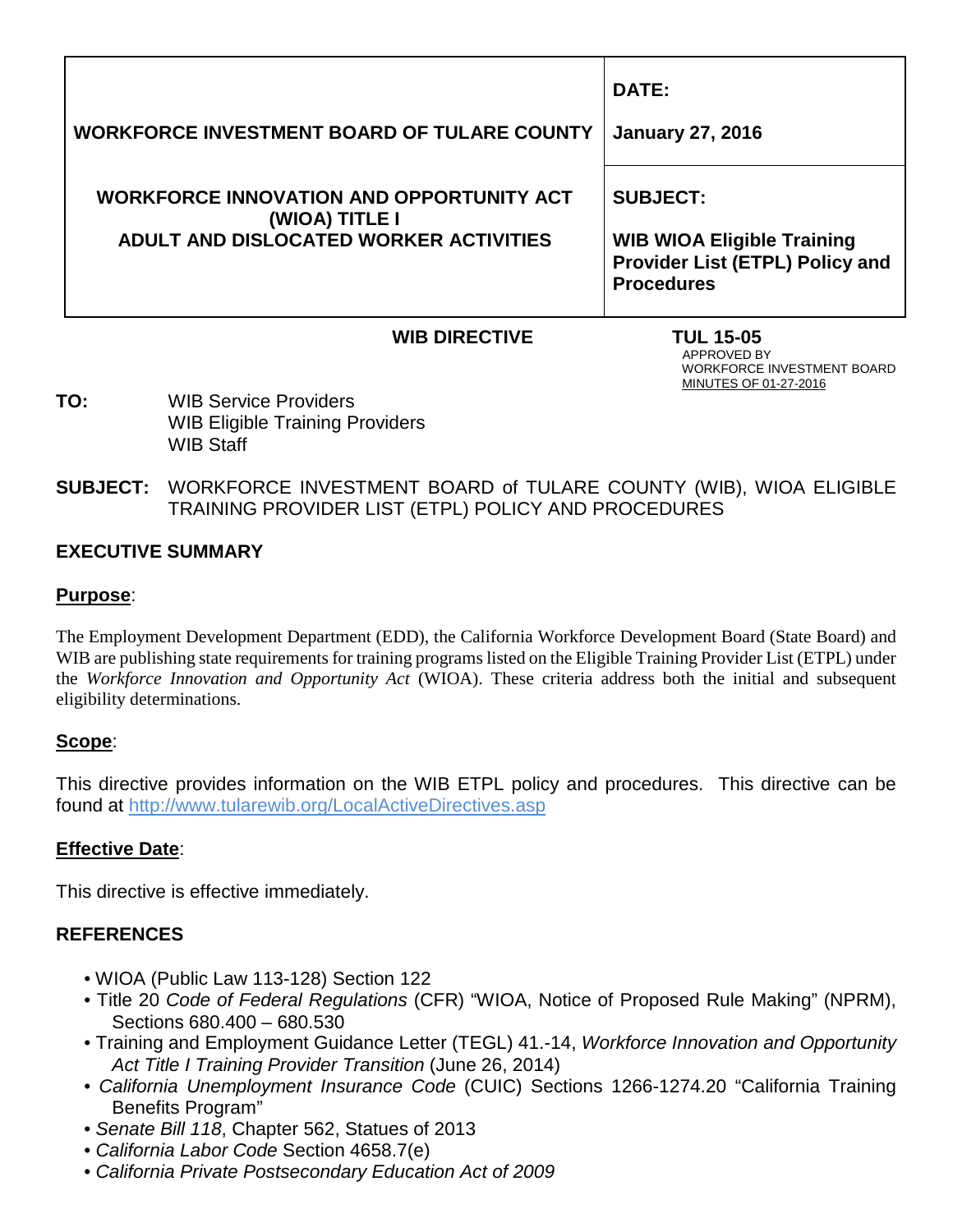### **LOCAL IMPOSED REQUIREMENTS**

This directive contains local and State imposed requirements.

### **FILING INSTRUCTIONS**

This Directive supersedes Directive TUL-14-04 and TUL 15-01. Retain this directive until further notice.

### **BACKGROUND**

Section 122 of the WIOA requires states to establish a list of training providers who are eligible to receive WIOA funds for training services provided to adults and dislocated workers, and to establish two separate procedures for the ETPL: initial eligibility and subsequent eligibility. The State Board has revised the existing policy and procedures governing the operation of the ETPL, by incorporating performance criteria to more clearly identify quality training programs and the desired outcomes for WIOA clients enrolled in these programs. This criteria will be used to fully implement the initial and subsequent eligibility policies required in WIOA Section 122(b)(1), Title 20 of the CFR and the CUIC. These policies and procedures contain state requirements that mandate all private postsecondary education providers receive an "Approval to Operate" from the Bureau of Private Postsecondary Education (BPPE) prior to being listed on the ETPL. This approval ensures the training provider satisfies the BPPE statutes and enables the provider to enroll WIOA eligible students. The spending of public resources, state or federal, is considered a form of student financial assistance.

The information contained in this directive establishes WIB procedures for soliciting and approving applications from interested training providers and forwarding information on locally-approved providers and their programs to the state for approval and inclusion on the ETPL.

#### **POLICY AND PROCEDURES**

With the exception of certain types of customized, cohort and on-the-job training, training providers/programs listed on the ETPL are eligible to receive WIOA funds to provide training services to adults and dislocated workers. In order to be listed on the ETPL, training providers must submit an application, through the [CalJOBS](http://www.edd.ca.gov/jobs_and_training/pubs/wsd15-07.pdf) website to the WIB offer training programs. All new and existing training providers are required to register their institution and programs in CalJOBS.

Prior to approving private postsecondary training providers registering programs on the ETPL, the WIB shall ensure the provider has received an "Approval to Operate" from the BPPE. This information can be obtained on the BPPE website under the [Directory of Approved Institutions.](http://www.edd.ca.gov/jobs_and_training/pubs/wsd15-07.pdf)

The attached *WIOA ETPL Policy and Procedures* contain detailed information on initial and subsequent eligibility requirements, and the roles and responsibilities of the WIB and the EDD in maintaining the integrity of the ETPL and the quality of the training programs offered on it. It is important to note that initial and subsequent eligibility is based on the performance outcomes achieved by the entire cohort of students in that program, reported annually to BPPE. All providers are required to submit information on performance outcomes to determine eligibility for listing and to facilitate informed customer choice.

Below are the procedures for training providers to request a waiver of initial or subsequent eligibility for a specific program from the WIB. This process has been included to comply with the WIOA provision that requires consideration of the characteristics of the population served, availability of training providers in rural areas; and relevant economic conditions.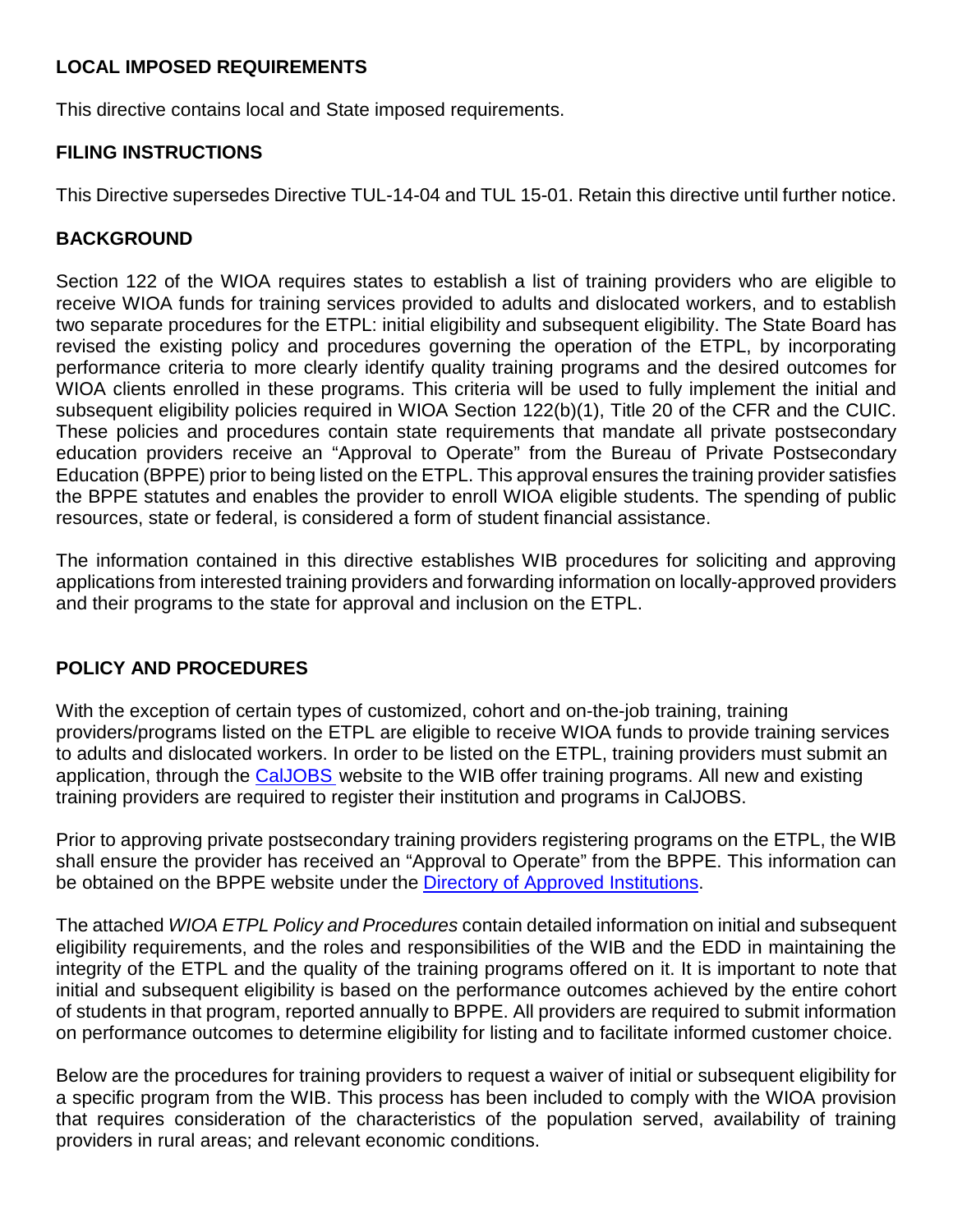#### 1. Appeals to WIB

- a. A provider wishing to appeal a decision must appeal to the WIB within 30 days of the issuance of the denial notice using the ETPL Private Postsecondary Program Waiver Request form (Attachment 1) The appeal must be in writing and include a statement of the desire to appeal; specification of the program in question; the reason(s) for the appeal (i.e. grounds); documentation supporting the grounds for the appeal, and the signature of the appropriate provider official.
- b. There will be an Initial informal meeting between the WIB staff and the provider. The purpose of this meeting is identify if there is a simple solution to resolve the dispute.
- c. If it cannot be resolved provider will have an opportunity to have a hearing. The hearing officer shall be an impartial person. The hearing officer shall provide written notice to the concerned parties of the date, time, and place of the hearing at least ten (10) calendar days in advance of the scheduled hearing. Both parties shall have the opportunity to present oral and written testimony under oath; to call and question witnesses; to request documents relevant to the proceedings; and to have legal representation.
- d. Final decisions must be made within 60 days of receipt of the appeal and the provider and the WIB notified in writing of the final decision.
- E. Appeals to EDD
	- 1. A provider may appeal to the EDD if it has exhausted the local appeal process and is dissatisfied with the WIB's final decision.
	- 2. A provider wishing to appeal the WIB's decision to EDD must submit a written appeal within 30 days from WIB's final decision on an appeal. The request for appeal must include a statement of the desire to appeal; specification of the program in question; the reason(s) for the appeal (i.e. grounds); and the signature of the appropriate provider official. A provider appeal should be addressed to the following:

Attn: ETPL APPEAL Central Office Workforce Services Division, MIC 50 P.O. Box 826880 Sacramento, CA 94280-0001

- 3. The EDD will promptly notify the appropriate WIB when the EDD receives a request for appeal and when a final decision has been rendered.
- 4. The EDD will administratively review an appeal, make a preliminary decision, and notify the provider. The EDD can either uphold or reverse the appealed decision.

The Provider Services Guide located in the Staff Online Resources area of CalJOBS<sup>SM</sup> provides detailed instructions to assist WIB and training providers in entering programs into the CalJOBS $^{\text{SM}}$ ETPL module. The CalJOBS<sup>SM</sup> system includes data entry screens and reports, and is the mandatory method to be used by training providers and WIB for transmitting this data to the state. The EDD will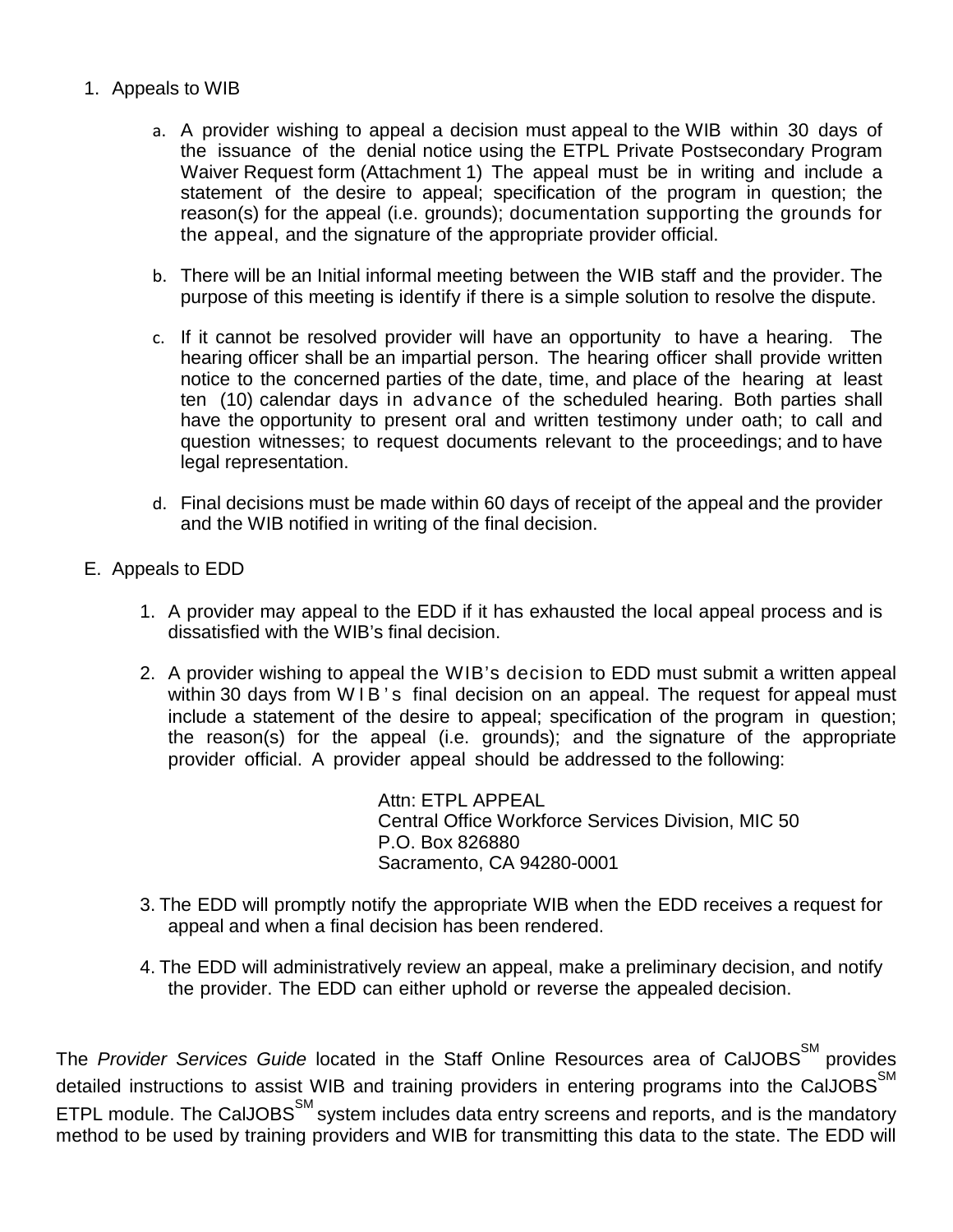accept applications for the ETPL from WIB on any working day of the year. Approved applications will appear on the list within 30 days of their submission by the WIB to the state. Training providers will be able to make changes to their program information in the automated system and transmit the updates to the WIB for review. The ETPL will be updated daily to incorporate changes that do not require verification; all other changes will be included within 30 days of their submission to the EDD.

WIB have access to an updated statewide ETPL via the CalJOBS under "Education Services." website on each working day of the year (excluding minimal periods required for system maintenance). The ETPL is available at [http://www.caljobs.ca.gov](http://www.caljobs.ca.gov/) under "Education Services."

## **ACTION:**

Bring this directive to the attention of all appropriate staff, One-Stop Operators, WIB Service Providers, and WIB ETPL Training Providers.

#### **INQUIRIES**

Questions regarding this directive should be directed to Workforce Investment Board of Tulare County (559) 713-5200.

ADAM PECK

Executive Director AP:DM:MR:CE

Attachments are available on the Internet:

- 1. Attachment 1 –Eligible Training Provider List
- [2. WIOA ETPL Policy and Procedures](http://www.edd.ca.gov/jobs_and_training/pubs/wsd15-07.pdf)
- 3. [WSDD-120 Summary of Comments](http://www.edd.ca.gov/jobs_and_training/pubs/wsd15-07.pdf)

e:\analyst-program\directives\etpl directive\etpl directive 2015.docx